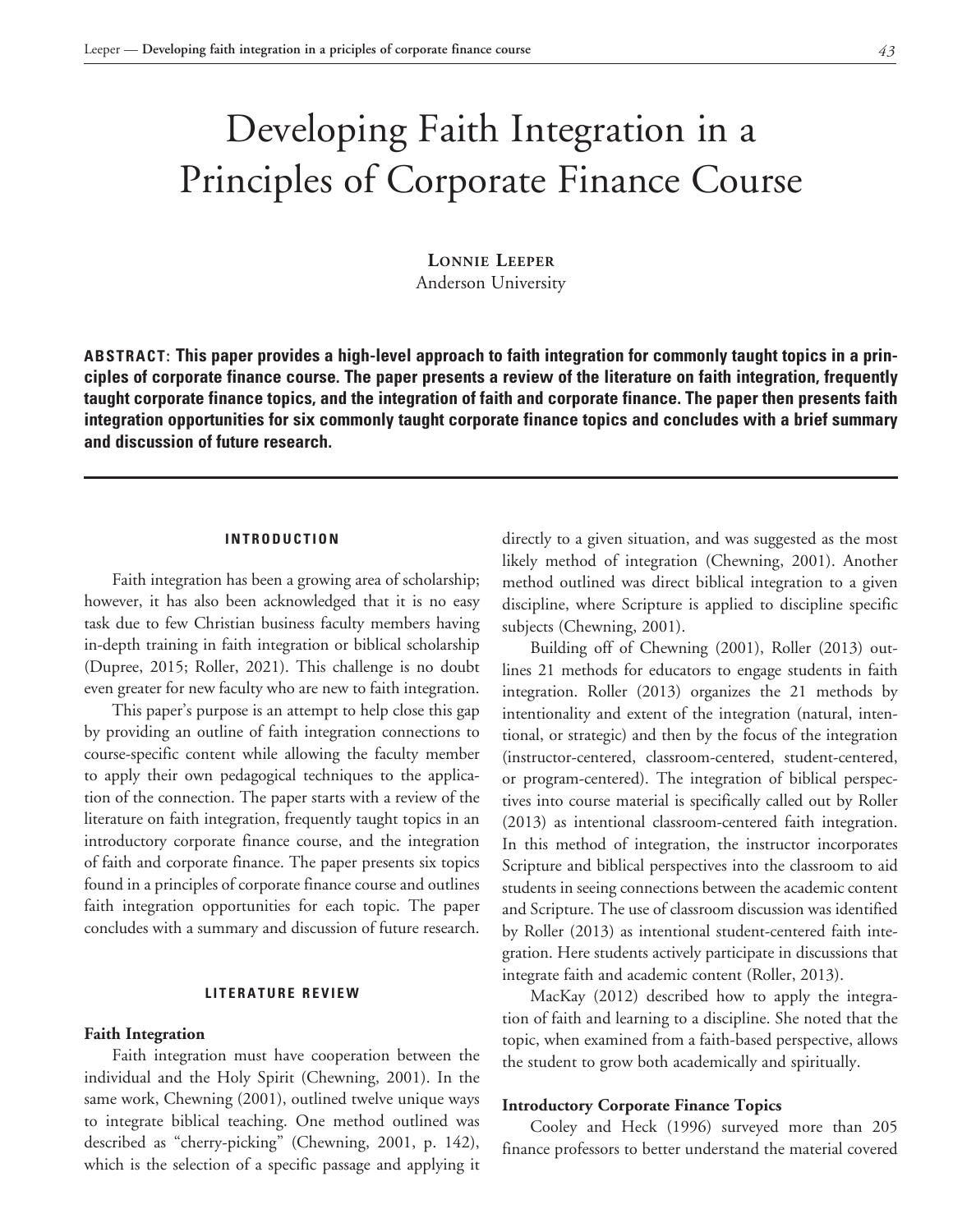| Rank | <b>Content Area</b>                   |
|------|---------------------------------------|
| 1    | Time Value of Money                   |
| 2    | Capital Budgeting                     |
| 3    | Risk and Return                       |
| 4    | Security Valuation                    |
| 5    | Cost of Capital                       |
| 6    | Financial Statement Analysis          |
| 7    | Capital Structure                     |
| 8    | <b>Interest Rates</b>                 |
| 9    | Working Capital Management Principles |
| 10   | Stocks and Bonds Long-Term Financing  |

**Table 1: Top Ten Finance Topics Ranked By Importance from Cooley and Heck (1996)**

Note: From Cooley and Heck (1996, p. 4)

# **Table 2: Top Ten Finance Topics Ranked By Importance from Krishnan et al. (1999)**

| Rank           | <b>Content Area</b>                                         |
|----------------|-------------------------------------------------------------|
| 1              | Time Value of Money                                         |
| $\mathfrak{D}$ | Financial Statement Analysis, Cash Flows, and<br>Taxes      |
| 3              | Security Valuation                                          |
| 4              | Financial Forecasting                                       |
| 5              | Working Capital                                             |
| 6              | Common Stock and the Investment Banking Process             |
| 7              | Capital Budgeting                                           |
| 8              | Long-Term Debt: Types of Bonds and Bond Ratings             |
| $\mathbf Q$    | Risk and Return Analysis, Portfolio Concepts,<br>CAPM, Beta |
| 10             | Dividend Policy                                             |

Note: From Krishnan et al. (1999, p. 75)

and the organization of an introductory finance course. The survey revealed the top 20 finance topics ranked by importance (Cooley & Heck, 1996). The top 10 from Cooley and Heck (1996) can be found in Table 1.

Krishnan et al. (1999) surveyed 275 students to better understand student perceptions and expectations of an introductory finance course. The study asked students at the end of the course to rank various finance topics in order of importance. According to Krishnan et al. (1999), the top 10 topics, according to students in the study, had similarities to those found in Cooley and Heck (1996).The top ten topics found by Krishnan et al. (1999) are listed below in Table 2.

Student perceptions on corporate finance topics have been surveyed more recently (Balachandran et al., 2006; Lai et al., 2010). Balachandran et al. (2006) surveyed students taking an introductory financial management course at two different campuses, Caulfield and Peninsula, finding that topic importance differed between the two campuses. Topics such as capital structure and cost of capital were ranked higher at Caulfield than at Peninsula. It was suggested that this may be a result of student interest in the field of finance as the Caulfield campus offered a finance major while Peninsula did not. Students at the Caulfield campus were noted as being more interested in a rigorous introductory finance course. Both campuses listed, on average, security valuation as the most important financial topic; however, at the Caulfield campus the time value of money concept was tied with security valuation (Balachandran et

al., 2006). Additionally, in a study at a private university in Malaysia, students identified the concept of risk and return as being the most important financial concept from their perspective (Lai et al., 2010).

#### **Faith Integration and Finance Education**

Stewart (2003) illustrated the relationship between corporate finance and biblical principles. Stewart related the cooperation of financial markets, institutions, and the financial system to Ecclesiastes 4:12. Halberg (2010) identified faith integration opportunities through relating an interest rate formation activity to numerous biblical verses related to interest found in the Bible, such as usury (Ezekiel 18), Parable of the Bags of Gold (Matthew 25), paying your debts (Romans 13), and cost of borrowing (Proverbs 22). Adams (2011) presents a method of examining shareholder wealth maximization utilizing a sermon of John Wesley focusing on stewardship (Luke 16:1-13). Adams (2011) outlined a classroom discussion to help students examine shareholder wealth maximization from this perspective.

Lemler (2011) also illustrated a series of faith integration exercises that encouraged students to think about prices and profits topics from a biblical perspective. Lemler (2011) noted that God's commands to subdue and have dominion over God's creation (Genesis 1:26; Genesis 1:28) and to work and keep God's garden (Genesis 2:15) demonstrate the need for the concept of profit. Value creation and destruction is understood through the concept of profit, and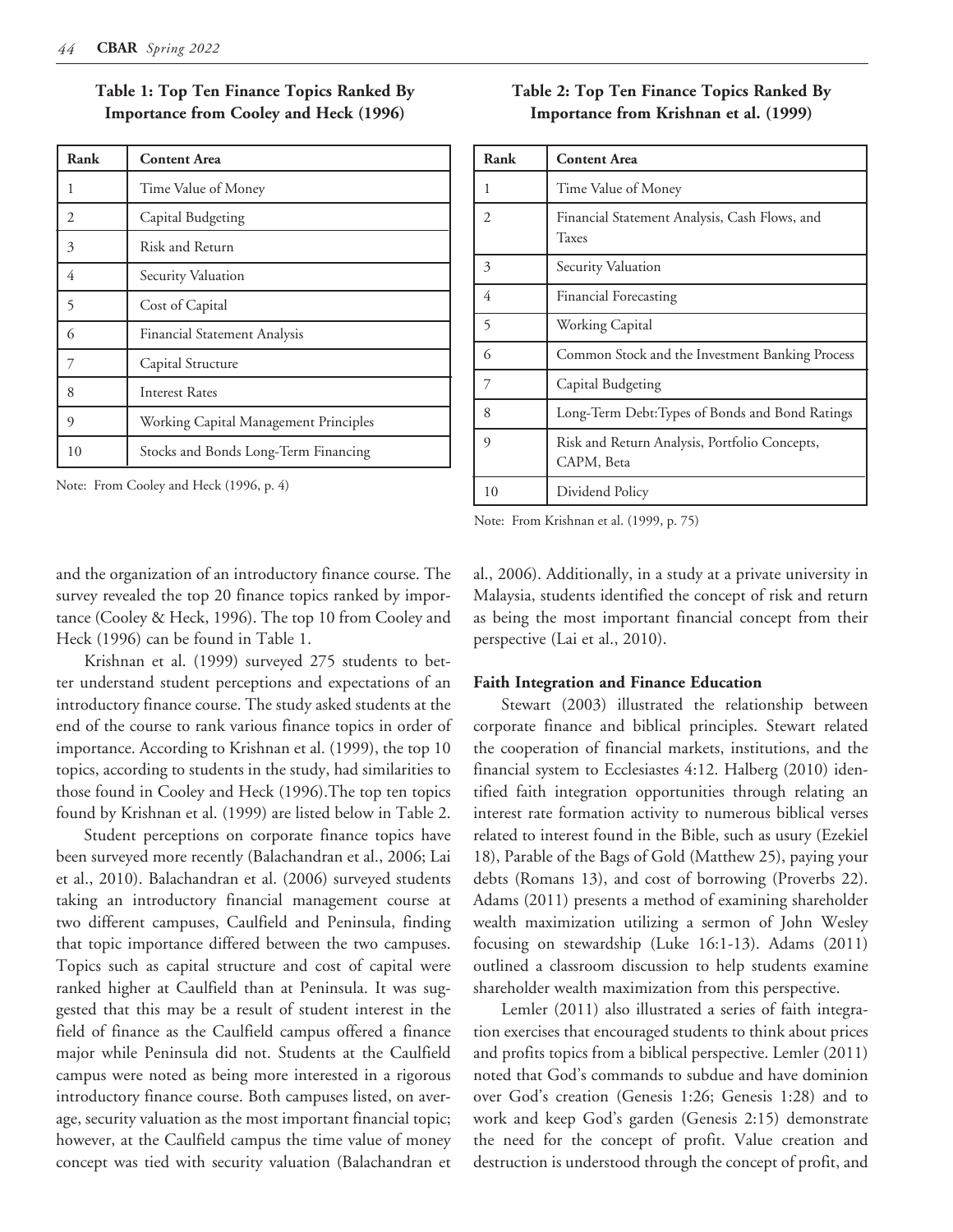without the concept of profit, the impact on value would be unknown (Lemler, 2011). Opportunity costs, a component of evaluating project cash flows, was related to the decision facing the man (Matthew 13:44), the merchant (Matthew 13:45-46), and the young rich man (Matthew 19:16-22) regarding a choice they had to make with their money (Lemler, 2011).

Poucher (2012) demonstrated a semester-long group project for a corporate finance course that allows students to examine a firm's history and strategic approach, perform a financial analysis of the firm, calculate the firm's weighted average cost of capital (WACC), and make capital structure decisions to fund a project that minimizes WACC. The author noted several faith integration opportunities in the project related to topics such as the need for honesty, pursuit of greed, and the need for ethical behavior (Poucher, 2012).

Liang (2012) noted a lack of integration of Scripture with the study of corporate finance within the literature. Liang (2012) integrated Scripture with three principles of corporate finance related to decision-making: risk aversion, time preference, and information asymmetry. The author related risk aversion, the making of decisions when uncertainty exists regarding the outcome, to the biblical examples of Abraham and Isaac (Genesis 22) and Jonah (Jonah 1-4) (Liang, 2012). The author noted that risk-taking behavior should be grounded in observing God's word (Liang, 2012). Liang (2012) similarly relates the concept of time preferences to the principle of the time value of money and discount rates regarding Esau trading his birthright for a meal from his brother Jacob (Gen. 25:29-33). Finally, Liang (2012) related information asymmetry, where the quality and quantity of information by individuals is not equal, to when the serpent tempted Eve to eat forbidden fruit (Genesis 3:1-7).

Adams and Schiller (2015) developed a presentation for undergraduate and graduate corporate finance courses to improve critical thinking skills; one of the skills explored was logical fallacies. Adams and Schiller (2015) provide examples from Scripture for each of the logical fallacies explored. The authors relate the logical fallacies back to the financial topic of capital budgeting.

Saunders (2017) studied the differences of starting a corporate finance class with biblical content compared to current events. The study found that students who completed the course section where beginning class time was focused on biblical content responded significantly higher to the question regarding the relationship of the Bible to finance (Saunders, 2017). The author also noted that the results implied that without setting aside time to focus on faith integration, faith integration would not happen (Saunders, 2017).

# **F A I T H - I N T E G R A T E D I N T R O D U C T O R Y FINANCE COURSE**

Over a decade, four studies were conducted to better determine which financial topics were considered to be the most important topics in an introductory finance class (Balachandran et al., 2006; Cooley & Heck, 1996; Krishnan et al., 1999; Lai et al., 2010). Throughout the literature, several topics were reliably considered to be the among the most important finance topics: financial statement analysis, time value of money, security valuation, risk and return, capital budgeting, and capital structure (Balachandran et al., 2006; Cooley & Heck, 1996; Krishnan et al., 1999; Lai et al., 2010). Utilizing these six introductory finance topics, biblical integration opportunities for an introductory corporate finance course are explored.

## **Financial Statement Analysis**

The examination of financial statements is typically accompanied by the selection of a comparison group such as a historical performance or a peer group (Ross et al., 2019). Through the use of the comparison group, firms have an opportunity to better understand their performance. One area for biblical integration with this concept is Proverbs 27:17 (New International Version), which states, "As iron sharpens iron, so one person sharpens another." As God has called individuals to be in community with each other and build each other up, companies can also seek improvement by the utilization of comparison groups. This gives firms a better understanding of their performance strengths and areas for improvement.

#### **Time Value of Money**

Understanding the trade-off between a dollar today and a dollar tomorrow is one of the fundamental concepts in finance (Ross et al., 2019). It is through this concept that the process of compounding and discounting a sum of money by an interest rate that an investment is understood. Matthew 25:14-30 and Luke 19:11-26 can be related to the idea of investment and the concept of the time value of money. Saunders (2016) examines these Scriptures in detail and explores the debate surrounding the interpretation of these verses on the concept of investment. This debate can be used to help students wrestle with both the time value of money concept and the purpose of investment and stewardship from a biblical perspective.

#### **Security Valuation**

The present value of a security is typically viewed as the value of the asset's cash flows discounted back to the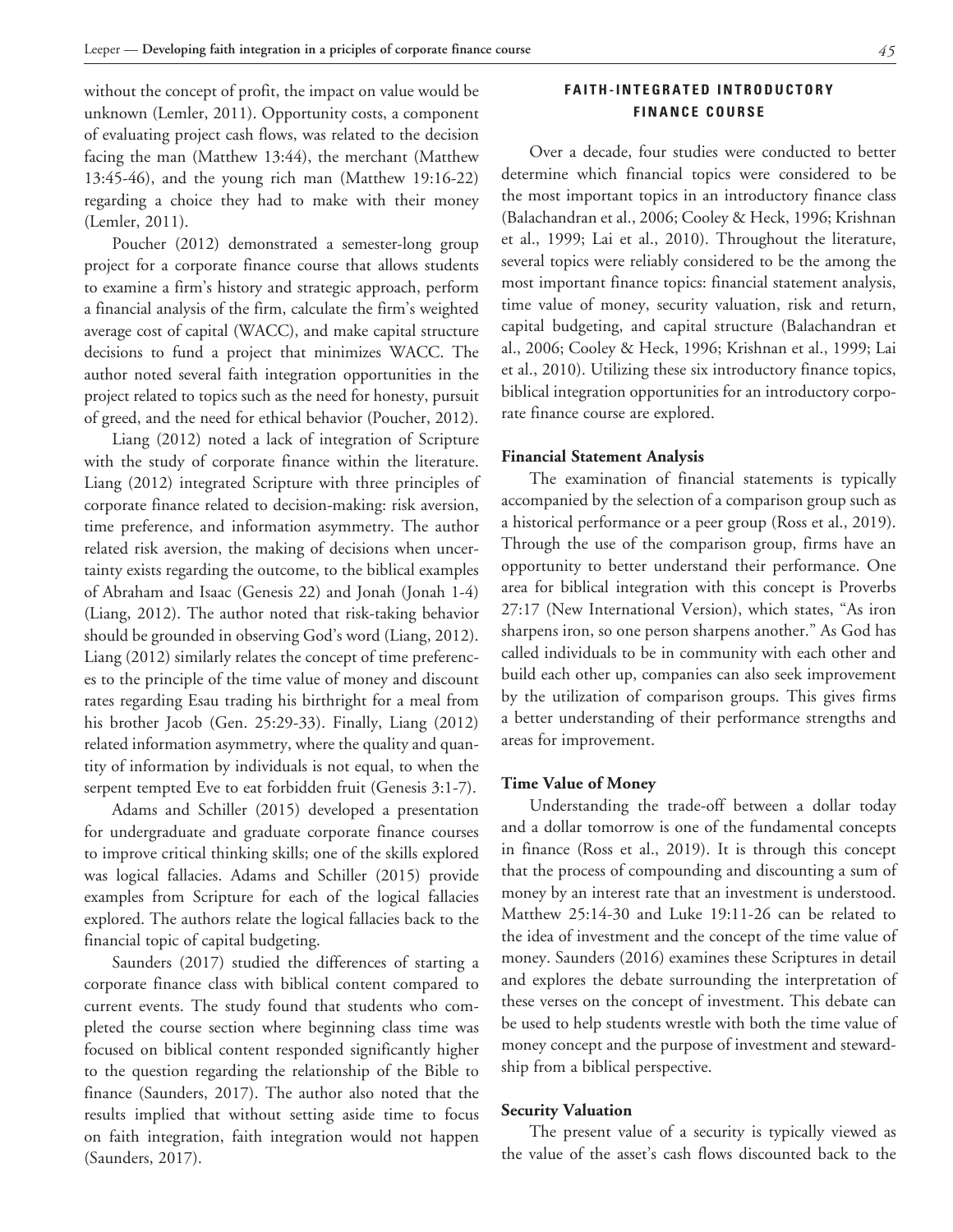present at a defined risk-adjusted discount rate (Ross et al., 2019). One opportunity for faith integration exists by contrasting the focus on the financial value of a security and the value that God has placed on us. Matthew 16:26 and Mark 8:36-37 state, "What good will it be for someone to gain the whole world, yet forfeit their soul? Or what can anyone give in exchange for their soul?" This verse provides opportunity for exploration regarding the role of profit, the role of security markets and valuation, and traps and pitfalls that exist when money is pursued for its own sake. These topics also fit well within the biblical context of Matthew 6:19-21 and the focus on building up treasures in heaven instead of on earth.

## **Capital Budgeting**

The determination of how a firm invests its capital to achieve its business goals is considered one of the most important tasks in corporate finance (Ross et al., 2019). Often these decisions are driven out of larger issues, such as product line, target market, location, etc., regarding the strategic approach management has outlined for the firm to achieve its goals (Ross et al., 2019). Christ's discussion on the cost of being a disciple in Luke 14:28-30 provides a biblical example of the implications of capital budgeting through the lens of building a tower. The example of estimating the costs to build the tower runs parallel to the processes surrounding capital budgeting: estimating demand and relevant revenues and costs as a result of taking on the project. This creates an opportunity for faith integration regarding the role of planning and understanding the requirements/costs of taking on a given task, even that of becoming a disciple.

## **Risk & Return**

Given that there is a reward for bearing risk, understanding the two types of risk (systematic and unsystematic) is critical to a diversified investor and a prerequisite to understanding the security market line (SML) (Ross et al., 2019). It is through this understanding that the principle of diversification can be demonstrated (Ross et al., 2019). Ecclesiastes 11:1-2 provides a biblical example of diversification through the encouragement to invest in many ventures to sell grain across the sea as you do not know what will happen to any one individual venture. Faith integration opportunities exist to take this biblical example and supplement it with hypothetical detail on the ventures to determine if diversification was truly achieved. One such example could be whether all seven or eight ventures should all leave from/ arrive at the same port. This example can then be directed to asset and sector allocation decisions to help students better

understand the role of asset and sector allocation in building a diversified portfolio.

#### **Capital Structure**

The capital structure decision is how much debt a firm should have compared to equity (Ross et al., 2019). One faith-integration opportunity is the question of the role of debt financing in business. Proverbs 22:7 and Romans 13:8 provide a starting point for a discussion around the role of debt financing in business. A second question and faith integration opportunity surrounds taking on too much debt and the harm that can be done to the business and by extension its stakeholders. 1 Timothy 6:10 discusses the impact of putting the profit motive above all else and the consequences that can follow. The third opportunity surrounds the fallout of bankruptcy and how outstanding debts should be handled. Romans 13:7-8 provides a perspective on giving everyone what is owed to them and not letting debts remain outstanding. Exploring how this verse relates to current bankruptcy law provides a fertile space for reflection.

#### **CONCLUSION**

This paper presents a course-focused high-level approach to integrate faith and Scripture into an introductory finance course by connecting Scripture to various topics frequently covered. The literature review provided an overview of common topics covered in an introductory finance course, summarized the foundations of faith integration within a disciplinary context, and explored previous authors' work in faith integration in an introductory corporate finance course. Based on this literature, six common finance topics with faith integration opportunities were presented and discussed to help faith-based finance educators develop a course that provides faith-integration opportunities throughout the course.

Previous research on faith integration in an introductory finance course has explored faith integration on singular topics such as shareholder wealth maximization (Adams, 2011), interest rate formation (Halberg, 2010), opportunity costs (Lemler, 2011), and time value of money (Liang, 2012), among others (Adams & Schiller, 2015; Poucher, 2012).This article takes the research on commonly taught topics in an introductory finance course (Balachandran et al., 2006; Cooley & Heck, 1996; Krishnan et al., 1999; Lai et al., 2010) and builds upon previous faith integration in finance research to provide a high-level series of faithintegration opportunities for a single course. This approach provides the faculty member flexibility in the deployment of these intentional faith integrations opportunities (Roller,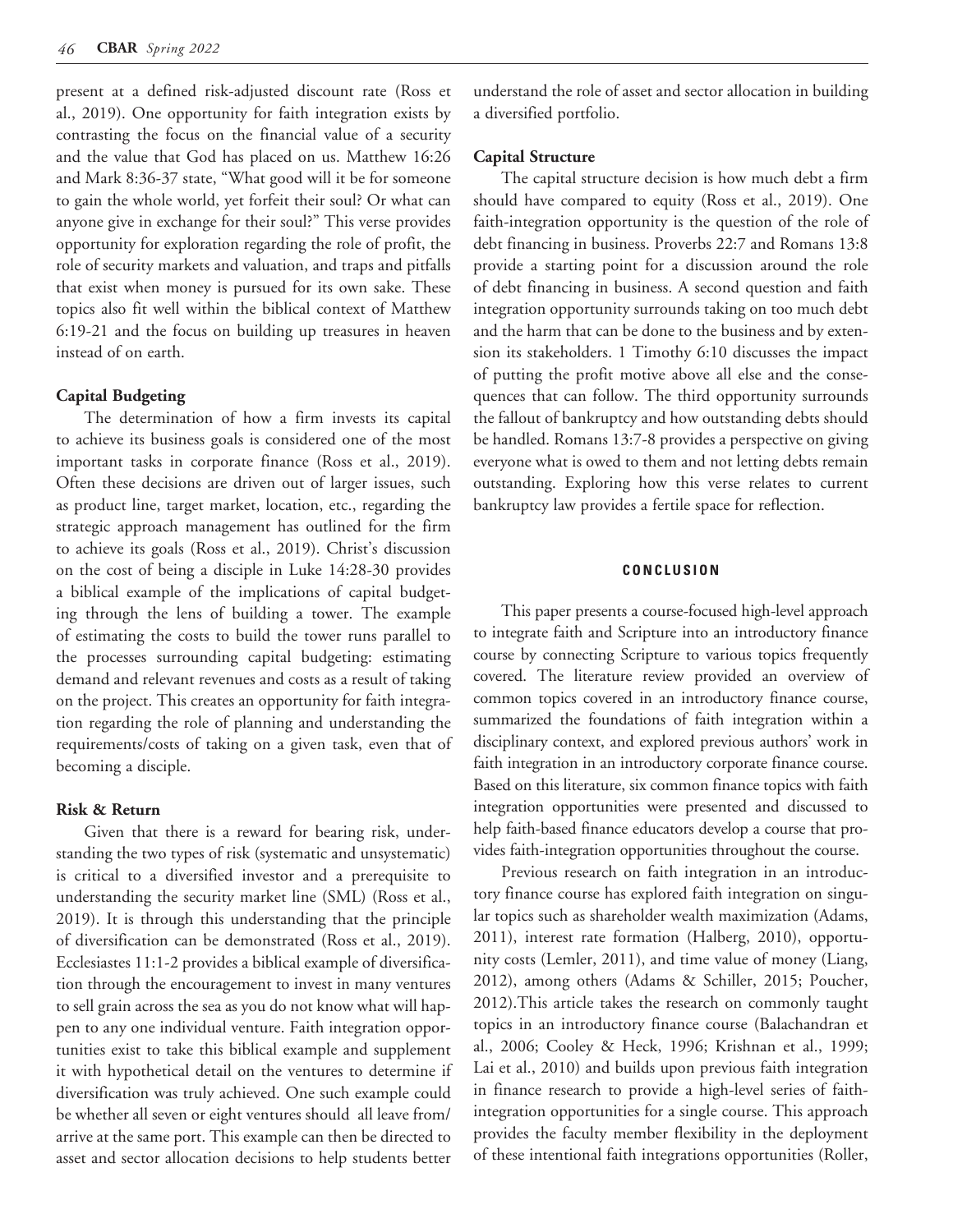2013). Additionally, Roller (2021) notes that extensive training in faith integration in business is limited, and there is value in good examples of biblical faith integration. This article's high-level approach provides a sampling of connections between common introductory finance concepts and Scripture to help provide faculty new to faith integration a starting point in their journey.

Several opportunities exist for future research in this area within the scope of finance and beyond. First, much of the research regarding commonly taught topics in an introductory corporate finance course is dated. Opportunity exists to repeat and extend the research by Cooley and Heck (1996) to determine if there are any changes to the commonly taught topics in an introductory corporate finance course. These integration opportunities are introductory in nature and can easily be expanded on via further biblical reflection, inclusion of other biblical thought leaders, and students' own experiences and faith journeys. Second, there is an opportunity to expand the creation of course-based faith integration outlines to other commonly taught finance courses. Indeed some groundwork has already begun in this area regarding courses in money and banking (Roller, 2021), personal finance (Newell & Newell, 2012; Poucher, 2017), and investments (Saunders, 2016). Third, this model can be expanded beyond the discipline of finance to other disciplines internal and external to business. It is believed that through the work of expanding this high-level approach to course-specific faith integration, faculty put their own unique approach to the implementation of faith integration and that the gap, as noted by Roller (2021), that exists for faculty new to faith integration can be reduced.

#### **REFERENCES**

- Adams, S. A. (2011). John Wesley and the goal of maximizing shareholder wealth. *Christian Business Academy Review, 6*, 15-18.
- Adams, S. A., & Schiller, V. (2015). Enhancing critical thinking in corporate finance at a Christian University. *Christian Business Academy Review, 10*, 37-43
- Balachandran, B., Skully, M., Tant, K., & Watson, J. (2006). Australian evidence on student expectations and perceptions of introductory business finance. *Accounting & Finance, 46*(5), 697- 713.
- Chewning, R. C. (2001). A dozen styles of biblical integration: Assimilating the mind of Christ. J*ournal of Biblical Integration in Business, 7*(1), 114-151.
- Cooley, P. L., & Heck, J. L. (1996). Establishing benchmarks for teaching the undergraduate introductory course in financial management. *Journal of Financial Education, 22*, 1-10.
- Dupree, J. (2015). Biblical integration into business in the JBIB: A review of 20 years of the development of the concept of faith integration. Journal of *Biblical Integration in Business, 18*(2), 89-102.
- Halberg, R. (2010). An interactive interest rate activity for financial management. *Christian Business Academy Review, 5, 37-39*.
- Krishnan, V. S., Bathala, C. T., Bhattacharya, T., & Ritchey, R. (1999). Teaching the introductory finance course:What can we learn from student perceptions and expectations? *Financial Practice and Education, 9*(1), 70-82.
- Lai, M. M., Kwan, J. H., Kadir, H. A., Abdullah, M., & Yap, V. C. (2010). Effectiveness, teaching, and assessments: Survey evidence from finance courses. *Journal of Education for Business, 85*(1), 21-29.
- Lemler, B. (2011). Biblical perspectives on prices and profits, a series of faith integration exercises for accounting, economics and finance classes. Paper presented at the Christian Business Association Conference, Mount Vernon Nazarene University.
- Liang, E. P. (2012). Modern finance through the eye of faith: Application of financial economics to the scripture. *Christian Business Academy Review, 7*, 69-75.
- MacKay, B. B. (2012). The integration of faith, learning and life. Faculty Integration Papers. Retrieved from http://digitalcommons. cedarville.edu/faculty\_integration\_papers/1/
- New International Version. (2011). Holy Bible. Biblica.
- Newell, H., & Newell, D. (2012). A biblical model for teaching personal finance. *Christian Business Academy Review, 7*, 51-60.
- Poucher, D. R. (2012). A best-practice, integrated, semester-long group project in corporate finance. *Christian Business Academy Review, 7*, 61-68.
- Poucher, D. R. (2017). Teaching personal finance as a general education course in a liberal arts institution. *Christian Business Academy Review, 12*, 45-74.
- Roller, R. H. (2013). Twenty-one methods of biblical faith-learning integration. *Journal of Biblical Integration in Business, 16*(2), 29-40.
- Roller, R. H. (2021). Interest rates, investments, microfinance, insurance, and risk management through the lens of scripture: Biblical faith integration in a financial markets and institutions course. *Christian Business Academy Review, 16*, 57-64.